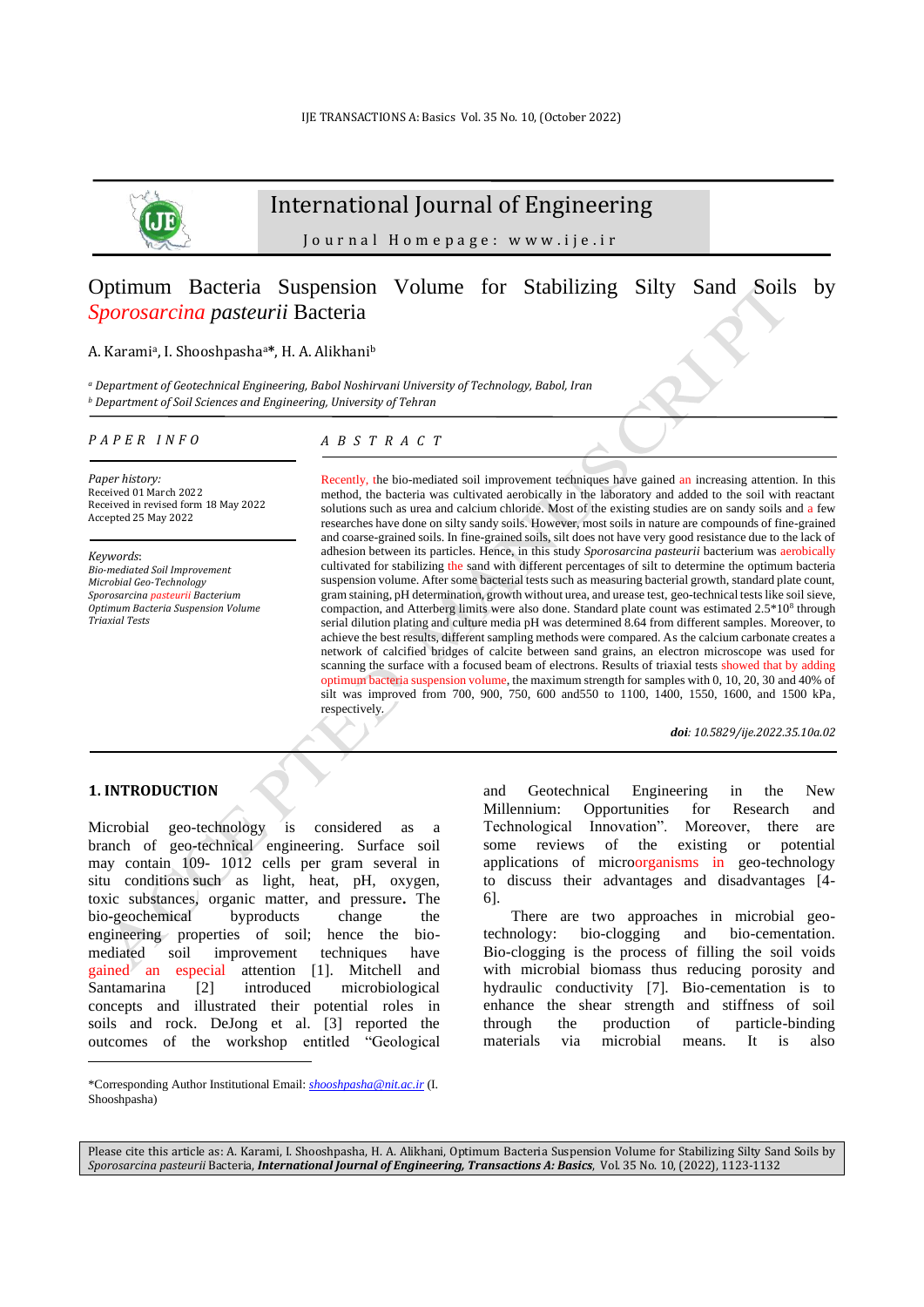diminishing the permeability of tropical residual soil and sand [8].

One of the bio-mediated soil improvement techniques is Microbially Induced Carbonate Precipitation (MICP) which is used for various geotechnical engineering applications such as improving foundation bearing capacity, remediation of liquefaction potential during earthquakes, diminishing foundation settlements, and reducing excavation and tunnel support requirements. MICP can be achieved by various processes [9] and among these processes urea hydrolysis is more favorable which has come to prominence in the late nineteenth [10, 11]. The urease is cultivated aerobically in the laboratory and added to the soil with a solution of urea and calcium chloride. The microbial urease catalyzes the hydrolysis of urea to produce carbonate and ammonium (Eq. 1). That action may increases the pH which accelerates calcium carbonate production in the presence of calcium ion [12, 13].

$$
CO(NH2)2 + 2H2O
$$
  
*urease*  

$$
2NH4+ + CO32-
$$
 (1)

The produced carbonate ions precipitate in the presence of calcium ions as calcium carbonate crystals, which form cementing bonds between the existing sand grains (Eq. 2)

$$
Ca^{2+} + CO_3^{2-} \rightarrow CaCO_3(s)
$$
 (2)

The precipitated calcium carbonate will be durable under natural groundwater conditions and in the absence of acidifying processes in the pores. A sufficient quantity of calcium carbonate significantly increases soil stabilization [14, 15].

Certain bacterial species cause urease enzyme which catalyzes the hydrolysis of urea to ammonia and carbonic acid. Mwandira et al. [16] used the microbially induced calcium carbonate precipitation technique in conjunction with the bacterium *Pararhodobacter* sp. to bioremediate lead. DeJong et al. [17] used *Sporosarcina pasteurii* to engineer a cemented soil matrix within initially loose and collapsible sand. They demonstrated that the MICPtreated specimens exhibit a noncollapse strain-softening shear behavior, with a higher initial shear stiffness and ultimate shear capacity than untreated loose specimens. Chou et al. [18] carried out direct shear and California Bearing Ratio (CBR) tests on sand specimens subjected to treatment by growing, resting, and dead *S. pasteurii* cells. The peak strength and the friction angles were significantly increased for the loose sand with the growing-cell treatment. Martinez et al. [19] compared two injection methods and expressed that the injection of urea- and calcium-rich solution produces a more uniform calcite distribution as compared to a continuous injection method. AL Qabani et al. [20] assessed the optimum use of *S. pasteurii* to induce precipitation and determined the time required for the process. Tirkolaei and Bilsel [21] examined environmental factors on the microbial urea hydrolysis process for bio-cement production. Kim and Youn [22] employed five microbes (which urease activities of the four of them were higher than *S. pasteurii*) to precipitate calcite in cohesionless soils of two different relative densities (60% and 80%). They showed that the relative density of cohesionless soils significantly affects the amount of calcite precipitation and that there is a weak correlation between urease activity and calcite precipitation. Li et al. [23] studied the effects of microbial-induced carbonate precipitation on fine sand samples by adding some additives. They showed that the precipitated calcium carbonate in the core increased 1.6 times through this method. Jalili et al. [24] expressed that bio-cementation method compared with the conventional injection method has many features such as lower cost, less pressure, more radius of influence, in accordance with the environmental conditions that would justify the use of this method. They showed that bio-cementation method in addition to increasing uniaxial compressive strength causes to increase the Stiffness of the soil granular samples. Kahani et al. [25] used inexpensive nutrients and water resources in composition of the culture media and examined sanitized media instead of sterilized ones in order to reducing the cost of production of urease bacteria and achieving an ecofriendly process.

Given the above and the environmental benefits of soil biological improvement, this issue has received much attention in recent years. It is worth mentioning that the effect of this bacterium on sandy soil has been studied so far, but there are few studies about silty sand soils with different combinations and comparison between sand and silty sand soils. However, most soils in nature are compounds of fine-grained and coarse-grained soils. In fine-grained soils, silt does not have very good resistance due to the lack of adhesion between its particles. In addition, for biologically soil improvement, the volume and amount of bacterial suspension added to the soil is important both in terms of increasing resistance and in terms of economics. Therefore, for any type of soil composition, it is necessary first to determine the optimal volume of bacterial suspension for soil remediation. In this study, the samples were sand with different percentages of silt (0 to 60%) and for further accuracy the experiments were also done for pure silt samples. Moreover, the optimum bacteria suspension volume for different percentages of silt was determined by triaxial tests. For this purpose, bacterium *S. pasteurii* was used for soil improvement after basic bacterial tests such as measuring bacterial growth by conducting an optical density test, Standard Plate Count (by serial dilution experiments), gram staining, pH determination, growth without urea, and urease test. Geotechnical tests like soil sieve, compaction, and Atterberg limits were also done on samples. Moreover, several methods were tested for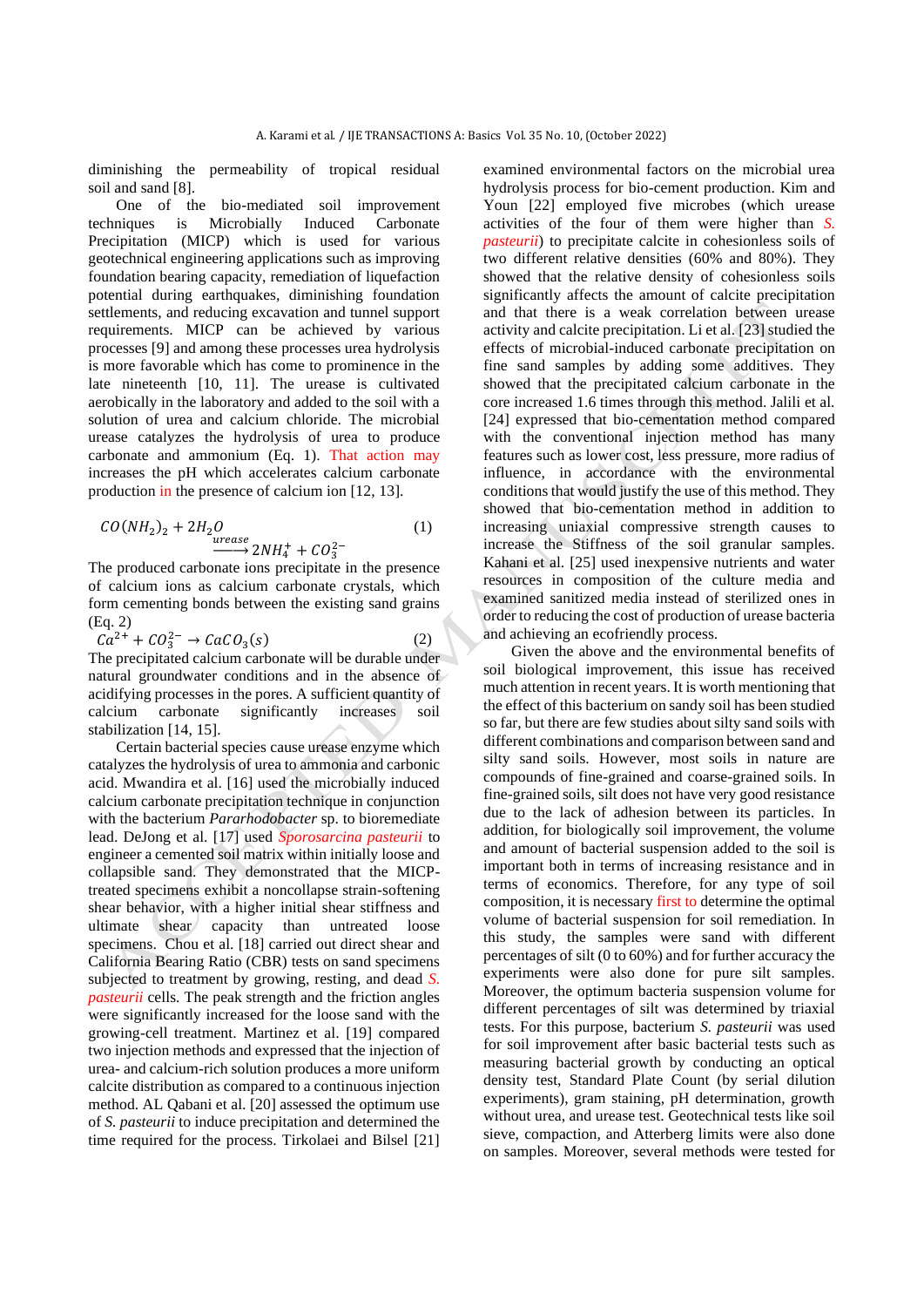sampling construction to accomplish the homogenous distribution of bacterial culture and cementation solution within the soil grains. As the calcium carbonate creates a network of calcified bridges of calcite between sand grains, an electron microscope was used to produce images of a sample by scanning the surface with a focused beam of electrons. At last, the optimum bacteria suspension volume for different percentages of silt was determined by triaxial tests.

# **2. MATERIALS AND METHODS**

The most important things in microbial geo-technology are type of the bacteria and preparing suitable culture medium for it. After cultivation, some bacterial tests are needed to make sure the bacteria are healthy. At first, the optical density (OD) method was used for cell density measurement. Distilled water was used as a blank and the bacterium was tested some days after culturing. Then, the gram staining method and the pH was tested as well. Moreover, two samples from each solid and liquid medium were prepared for the urease test.

Then, the geotechnical tests were done for investigating the effect of different values of bacteria suspension values and determining the optimum amount for mixing with soil. For this purpose, the soil was seeded in two different manually and mathematical methods. Compaction tests were performed on all samples with different percentages of silt and optimum moisture percentage and maximum specific dry weight were obtained. In order to achieve the best sampling method due to the presence of bacteria, nutrients and silt in the soil, various methods were tested. After preparing the samples, they were kept at normal temperature for stabilization and one day before the test they were placed in an oven (60ºC) in order to dry. Then, since the surfaces of the samples were not perfectly flat, a thin layer of clay was drawn on them before testing. All experiments were performed at 200 kPa confining stress 7 days after sample preparation.

The experimental setups are described in the following sections.

#### **2.1. Culture Medium**

The most common growth media for microorganisms are nutrient broths (liquid medium) and [agar plates](https://en.wikipedia.org/wiki/Agar_plate) (solid medium). The compositions of the culture medium are pepton, meat extract, agar, distilled water and urea (Table 1). Agar is not added or used while preparing the liquid medium. If agar is added to a nutrient broth, it becomes solid medium for petri-dish studies.

**TABLE 1.** Composition of media for *S. pasteurii* strain

| Item   | I Init | Amount |
|--------|--------|--------|
| Pepton |        |        |

| <b>Meat Extract</b> | 3.0  |
|---------------------|------|
| Agar                | 15.0 |
| Distilled water     | - () |
| Urea                |      |

All materials except urea were mixed and then sterilized in an autoclave at 121°C for 20 minutes. For liquid medium, the lid was opened under the laminar hood and the urea was added by using sterilized filter. The bacteria are then spilled, and the resulting solution incubated at 30°C in a shaker at 200 revolutions/min for some days in accordance with the growth time of the strain.

For solid medium, after sterilizing and before reaching 50°C, the urea was added under the laminar hood. It stayed inside the hood until it became solid at normal temperature after about 24 hours. It was then ready for cultivation.

In addition, suitable pH is an important requirement for optimum microbial growth in culture media. The bacteria grow at pH higher than 6.5 and the optimum pH is in the range of 8.5 to 9 [26, 27]. The initial pH of nutrient broth is 7 and adding urea the pH increased. To ensure that pH reaches the desired level, it was measured from different samples at different stages of culture and bacterial growth. For testing, the apparatus was first calibrated by solutions with pH 4 and 7, and then a bacterial culture medium was tested. The pH obtained from this experiment was 8.64 which is good for the growth of specific strain of bacteria.

### **2.2. Standard Plate Count by Serial Dilution Experiments (SPC)**

It is essential to determine the number of microorganisms in a given sample. Estimation of Standard Plate Counts (SPC) through serial dilution plating is the most common technique for monitoring cultivable bacteria. In our experiment, the sample was serially diluted and then plated out on an agar surface in such a manner that single isolated bacteria form visible isolated colonies. After two days, the SPC is determined by multiplying the number of colonies on a dilution plate by the corresponding dilution factor. It should be noted that for statistical reasons, only the data from plates that had between 30 and 300 colonies was used in this calculation. The SPC obtained from this experiment was 2.5\*10<sup>8</sup> which is suitable.

#### **2.3. Growth without Urea**

Since urea increases pH, a lack of bacterial growth in urea-free media indicates a proper cultivation process. Bacteria were cultured in urea-free medium and disappeared after 4 days.

# **2.4. Sample Construction**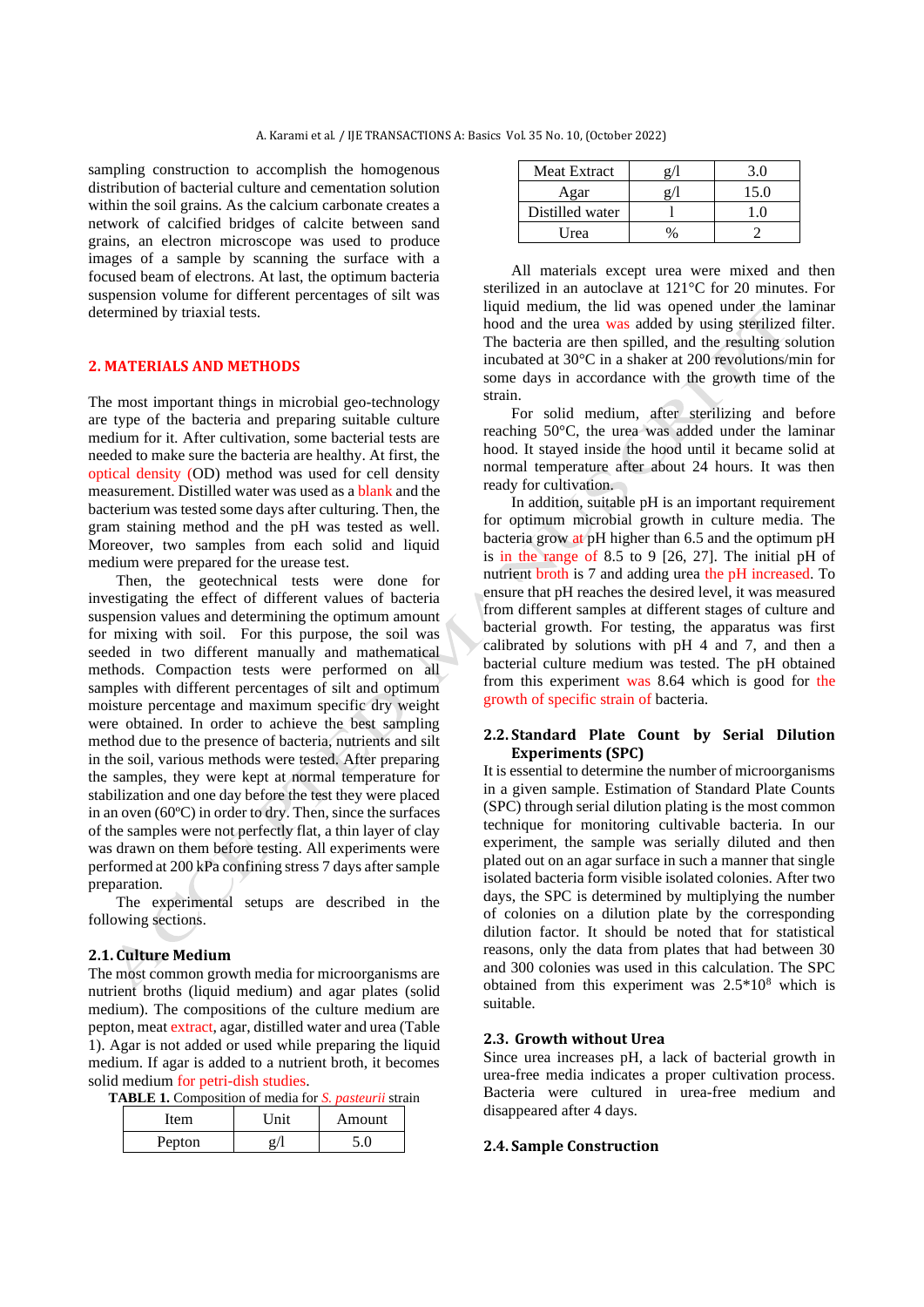The samples were sand with different percentages of silt (0, 10, 20, 30 and 40%). As previously mentioned, the experiments were also done for samples with 50 and 60% of silt and pure silt in order to provide further accuracy. The following methods were tested for sampling construction:

1. Injection of bacteria and reactant solution: The soil sample was made inside the mold at a specified moisture content, which varied from the lowest moisture to optimum moisture, then the bacteria and after that, reactant solution were injected into the soil sample.

2. Injection of reactant solution: As the previous method, but the bacterial suspension was mixed with the soil instead of adding water as moisture, and then reactant solution was injected into the sample.

3. Mixing all materials while making samples: All materials, including bacterial suspension and reactant solution, were mixed with the soil and then the sample was made.

4. Put the sample in the aquarium containing nutrients and reactant solution: The bacterial suspension was mixed with the soil. The sample was placed into the aquarium containing nutrients and reactant solution [28]. This method was done in several ways, including the time of sample placement in the aquarium and the aeration in the aquarium solution while the sample was in it.

5. Injection of calcium chloride: In this method, the bacterial suspension was mixed with the soil with a portion of reactant solution and the sample was made. The calcium chloride was then injected into the sample by controlling pressure and discharge.

In the injection method, the silt particles in the sample were displaced by flow of bacteria suspension or reactant solution and caused heterogeneity. Naveed et al. [29] stated that when the bacteria are injected within the soil, they are likely to be filtered within the soil particles with a reduction of bacterial population along the path of injection. Hence, it is difficult to accomplish the homogenous distribution of bacterial culture and cementation solution within the soil grains. Mixing all material for making samples produces lower strength because of rapid reaction of the bacteria with the reactant solution. It causes loss of cementitious bonds between the soil particles. Finally, in the aquarium method, the exact amount of nutrients and reactant solution imported into the sample cannot be controlled. The samples made by this method achieve the same strength with the injection method; however, it is not practicable in field. Hence, injection calcium chloride was considered as the final sample preparation method. To prevent silt leaching in the samples, calcium chloride was injected 2 times (each time 6 hours) with 0.2 bar hydrostatic pressure [30].

# **3. RESULTS OF BACTERIAL TESTS**

Results and discussions for the microcosm experiments are described in the following sections.

#### **3.1.OD Test**

The measurement of bacterial cell numbers is a critical process during bacterial cell culture. The OD method is widely used among the different methods which have been developed for cell density measurement. It measures the absorbance/scattering of the media containing bacterial cell particles. When a fresh medium is inoculated with a given number of cells, and the population growth is monitored over a while, plotting the data will yield a typical bacterial growth curve. The exponential phase of growth is a pattern of balanced growth wherein all the cells are growing. Exponential growth cannot be continued forever, and population growth is limited. After the population reaches the stationary phase, a death phase follows, in which the viable cell population declines. The best time for using bacteria is the end of the growth stage.



**Figure 1.** Measured average population variation with time duration from an optical density test Not Acceptable, y-axces

Since the experimental aim was to compare the population of bacteria with respect to time, distilled water was used as blank. The bacterium was tested the day after culturing. As shown in Figurere 1, the population of the tested bacteria reaches to the maximum after four days so the best time to use the bacteria is four days after cultivation.

#### **3.2. Gram Staining**

Gram staining is one of the most important and widely used [bacteriological](https://en.wikipedia.org/wiki/Bacteriology) [laboratory](https://en.wikipedia.org/wiki/Laboratory) methods used to distinguish and classify [bacterial](https://en.wikipedia.org/wiki/Bacteria) species into two categories based on the physical properties of their [cell](https://en.wikipedia.org/wiki/Cell_wall)  [walls.](https://en.wikipedia.org/wiki/Cell_wall) Gram-positive bacteria have a thick mesh-like cell wall and as a result, are stained purple by crystal violet. Alternatively, gram-negative bacteria stain red and have a thinner layer [31]. The bacterium *S. pasteurii* is grampositive, so it should naturally be purple after the staining. The result of the experiment is shown in Figure 2 with two different magnifications and purple rod bacteria are visible under the microscope.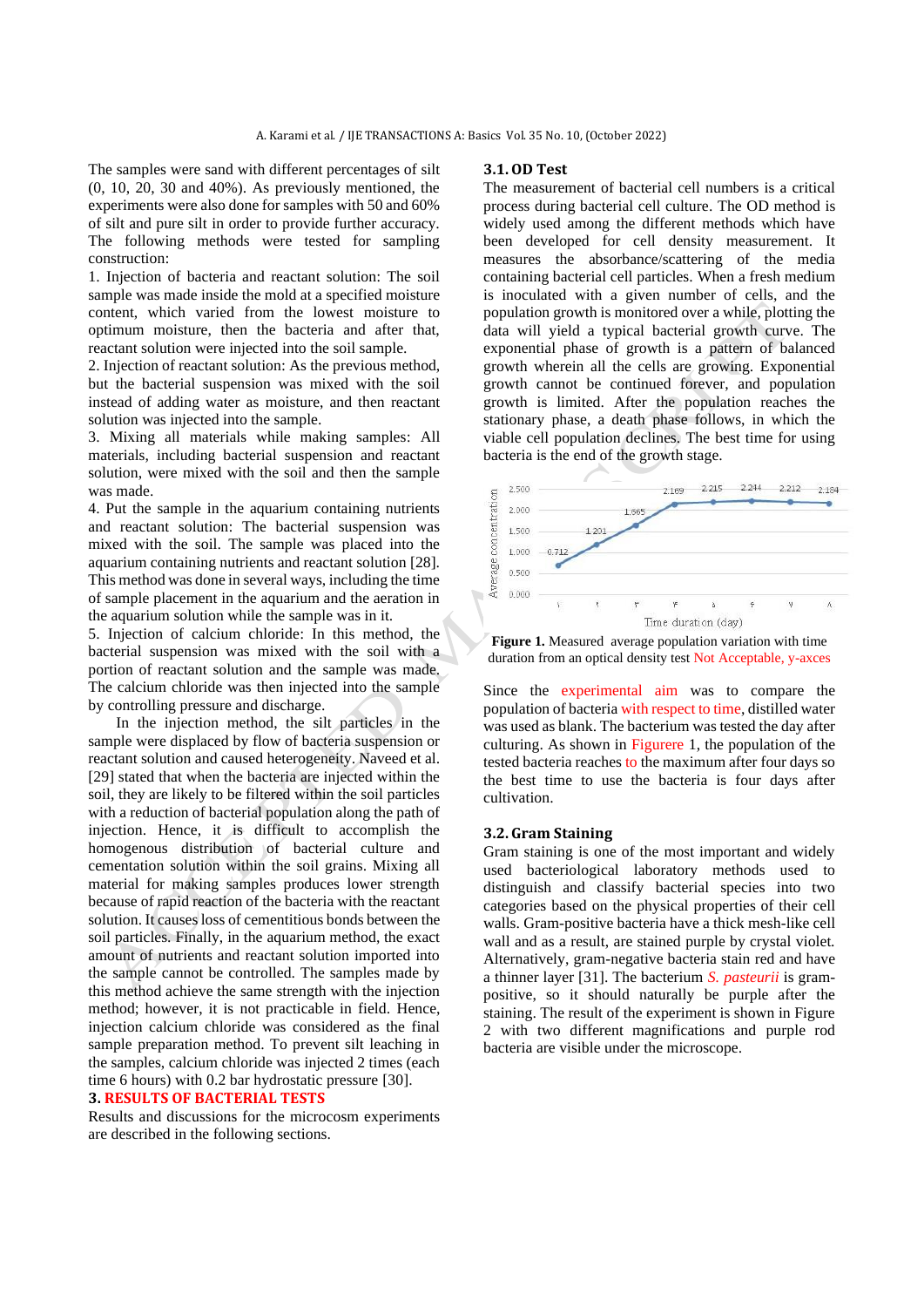

**Figure 2.** Gram staining result

#### **3.3.Urease Test**

The urease test is used to find out the ability of an organism to split urea, through the production of the urease. When urea undergoes hydrolysis, it produces ammonia and carbon dioxide. Urea is acidic but the formation of ammonia turns the medium into alkaline. The change in pH is indicated by the changes in color from yellow to purple. Therefore, an organism that tests positive for urease makes the medium magenta-colored. The bacterium *S. pasteurii* is a positive urease bacterium. The urease test compounds are urea,  $Na<sub>2</sub>HPO<sub>4</sub>$ ,  $KH<sub>2</sub>PO<sub>4</sub>$ , yeast extract and phenol red (Table 2). Explain that these compounds belong to the liquid medium, 15 g/l agar is added to provide a solid medium.

| <b>TABLE 2.</b> Urease test compounds |  |  |  |
|---------------------------------------|--|--|--|
|---------------------------------------|--|--|--|

| Item                             | Amount $(g/l)$ |
|----------------------------------|----------------|
| Urea                             | 20             |
| Na <sub>2</sub> HPO <sub>4</sub> | 9.5            |
| $KH_2PO_4$                       | 9.1            |
| Yeast extract                    | 0.1            |
| Phenol Red                       | 0.01           |

Two samples from each solid and liquid medium were prepared, one for control and the other one for bacterial inoculation. Figure 3 shows the colors after four days. Figure 3-a is a liquid culture medium, as it can be seen the left inoculated sample was changed to purple however the right one retains its natural color. Figure 3 b is a solid culture medium; the color was changed where the bacteria were inoculated.



a. Liquid culture medium b. Solid culture medium

**Figure 3.** Urease test; the color was changed where the bacteria were inoculated

# **3.4. Scanning Electron Microscope (SEM) Image**

The calcium carbonate creates a network of calcified bridges of calcite between sand grains, while crystals can also get fixed on sand surfaces. A scanning electron microscope is a type of electron microscope that produces images of a sample by scanning the surface with a focused beam of electrons [32]. There are many ASTM standards that specify procedures in microscopy, and several of them are specific to electron microscopes. E 766 is a standard practice for calibrating the magnification of an SEM. It describes calibration in both the x- and y-directions as well as calibration of the scale marker [33]. E 986 is a standard practice for SEM beam size characterization. It describes an experiment for measuring the electron beam diameter with suitable precautions to achieve reproducible results [34].

Figure 4 demonstrates the SEM images showing calcite formation. As it can be seen in Figure 4, some of the pure sand particles form cement bonds with increasing the bacteria and the calcium carbonate deposition between the particles is evident. In the samples with 10, 20 and 30% silt, with increasing the silt, the pores between sands are filled with silt due to the particle size, which results in better and more cementitious bonds between the soil particles. By increasing the silt to 40%, the silt particles are found to lose the cohesion in part of calcium carbonate to the sand particles and to be seen as a non-bonded part in the soil, which reduces the strength in the soil containing 40% silt to that in the soil with 30% silt.

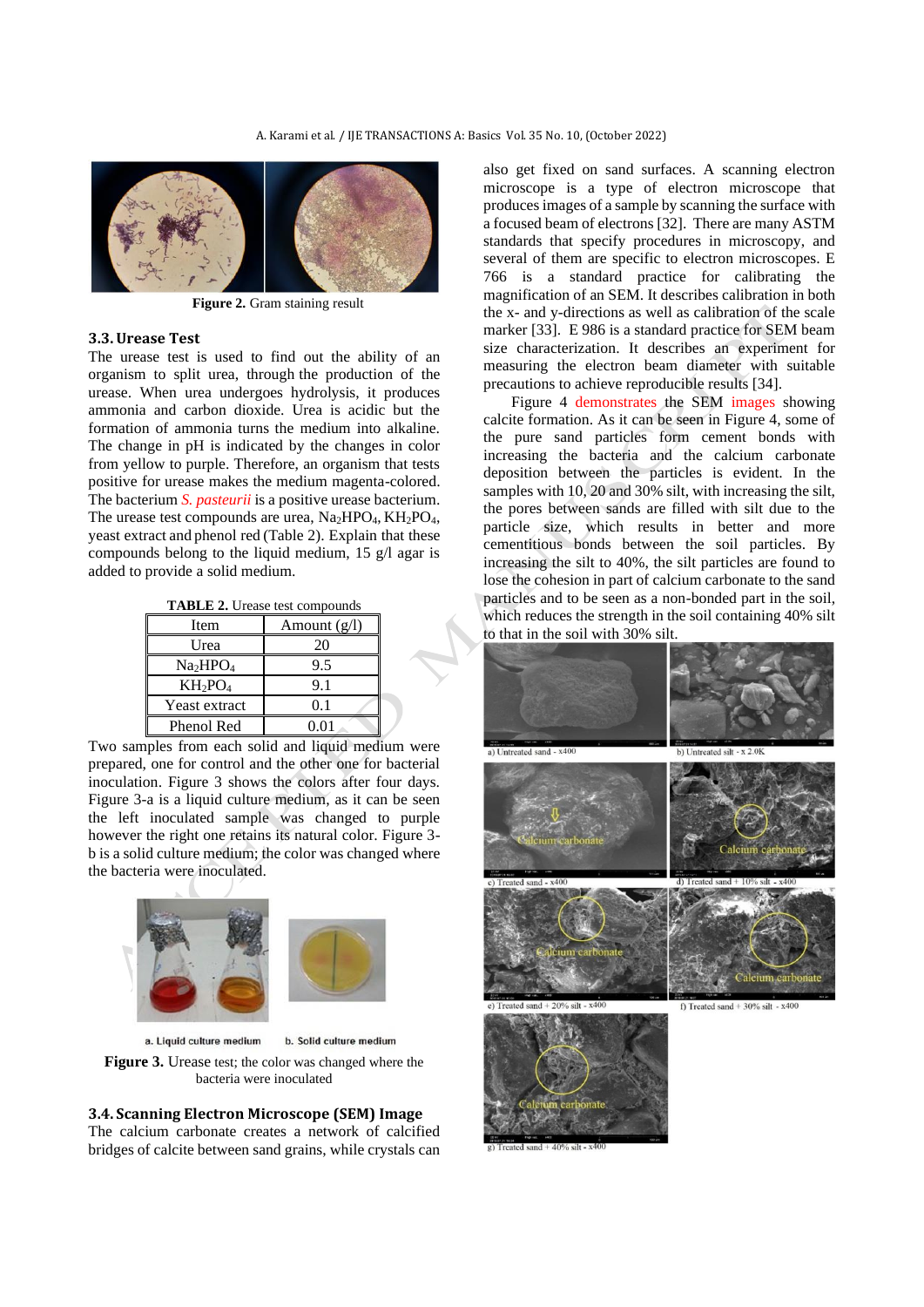**Figure 4.** Photos of SEM analyse of untreated and treated soil

#### **4. RESULTS OF GEOTECHNICAL TESTS**

Results and discussions for the geotechnical tests are described in the following sections.

# **4.1. Grading Curve**

The soil was seeded in two different ways. The tested soil is manually made by combining different percentages of silt with sand. Hence, sand and silt were graded separately and then the grading curve was plotted using mathematical methods. Also, each sample with a specified percentage of silt was made at first and then the new sample was seeded (Figure 5).

After grading tests, the specific gravity of the solid matter of the soil was determined (Gs=2.7).



**Figure 5.** Grain size distribution curve

#### **4.2. Compaction Test**

The compaction tests were performed on all samples with different percentages of silt (0, 10, 20, 30 and 40%). For further accuracy, the experiment was also done for samples with 50 and 60% of silt and pure silt. The specific dry weight of samples for different moisture percentages is shown in Figure 6. Optimum moisture percentage and maximum specific dry weight for different silt percentages are illustrated in Figure 7. Increasing fine grained size in sandy soil decreases the void ratio and arranges soil skeleton in more compacted form. This soil needs less moisture and achieves higher density in compared to poorly graded sand. Hence by adding silt particles in sandy soils, maximum dry weight increases and optimum moisture of content decreases. This trend continues up to the special percent of fine grained size particles. After that, by increasing the special surface of soils, the trend is reversed [35].







**Figure 7.** Maximum dry unit weight and optimum moisture content variation with silt percentages

### **4.3. Effect of Optimum Bacteria Suspension Volume on Stress-Strain Variation**

According to the results of the compaction test, to determine the optimum bacterial for soil stabilization, the required fluid for optimum water content is determined first. The volume of the mold was calculated to be 188.44 cubic centimeters. Then, for determining the optimum bacteria suspension volume for different percentages of silt, 5 samples are made with higher and fewer bacteria in comparison to water content. In other words, one sample with 5 g higher and three samples with 5 to 15 g lower than the required fluid are also made. It should be noted that for samples with bacterial levels below the required fluid, distilled water is added to the bacterial suspension.

The samples were kept at normal temperature for stabilization and one day before the test they were placed in an oven (60ºC) to dry. Then, since the surfaces of the samples were not perfectly flat, a thin layer of clay was drawn on them before testing. All experiments were performed at 200 kPa confining stress 7 days after sample preparation. As expected, untreated samples failed in barrel shape (Figure 8-a) but treated samples were first deformed into barrel shape and then broke at an angle of about 65 degrees (Figures 8-b and 8-c).

To determine the effect of bacteria on increasing resistance, triaxial experiments were performed on untreated soil samples initially. After that, triaxial tests were done with 5 different values of bacteria suspension to determine optimum volume for each soil (pure sand or sand with different silt percentages). Results are illustrated in Figures 9 to 13. The numbers written next to the graph are bacterial values  $(g)$ . As can be seen from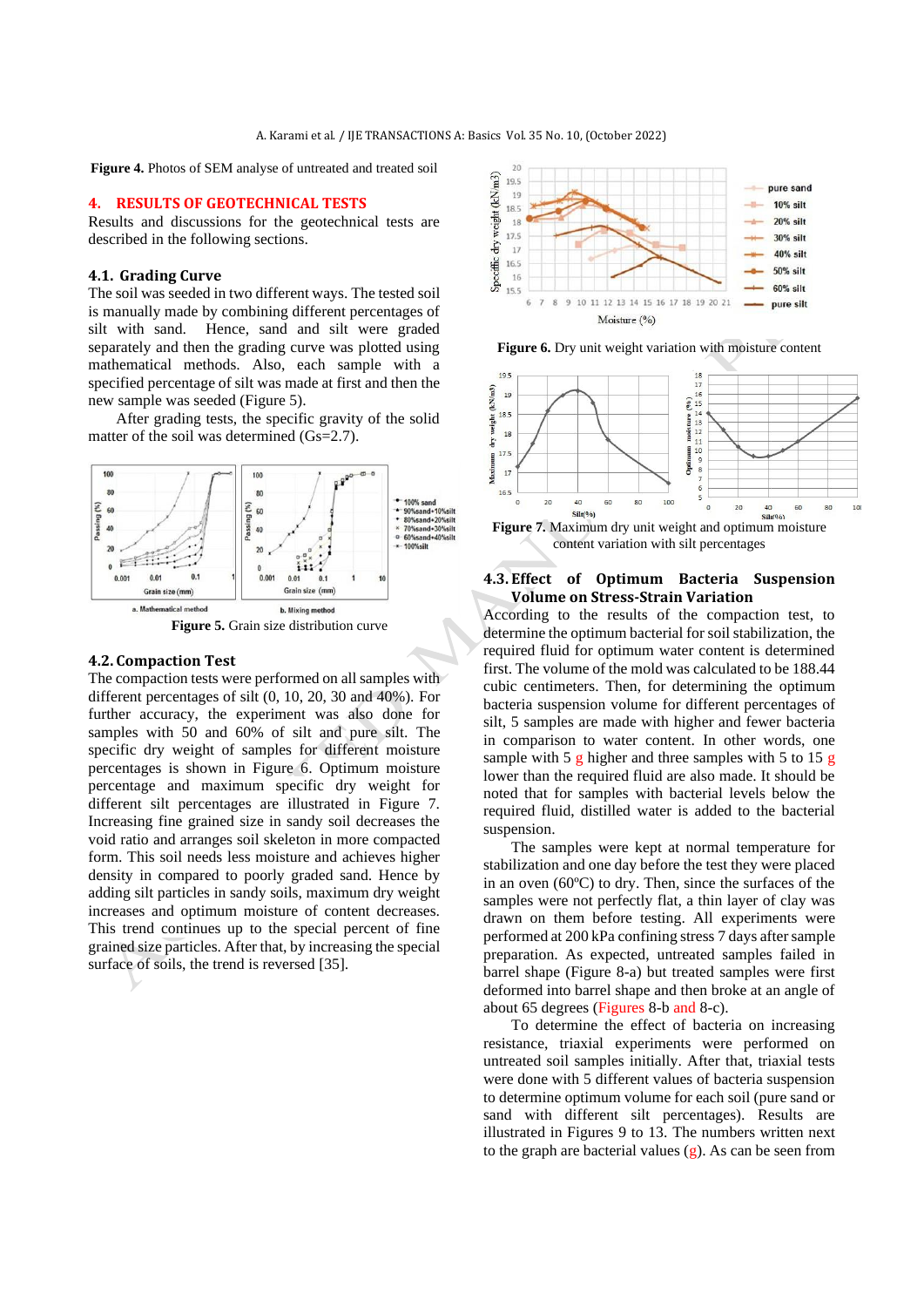all samples, the optimum bacterial is equal to the optimum moisture at 95% of relative density. From figures, in each series with different content of silt, the strength of untreated samples is much less than the treated samples; and this is higher in samples with 0% and 40% of silt in comparison of others. For pure sand samples (0% silt), the maximum strength is improved from 700 kPa to 1100 kPa and it is improved from 900 to 1400 kPa, 750 to 1550, 600 to 1600, and 550 to 1500 kPa for samples with 10, 20, 30 and 40% of silt, respectively. As can be seen in the figures, the soil behavior more brittle when it is treated.



**Figure 8.** Broken sample in triaxial test: a. Ductility behavior (barell shape failure), b. Brittle bihavior (barell shape and linier failure), c. Failure angle

As it can be seen the maximum triaxial strength in stabilized soil increases from 1097 (0% silt) to 1671 kPa (30% silt) then, decreases again to 1488 kPa (40% silt). The maximum strength is obtained 1671 kPa in stabilized soil while it is near 900 kPa in unstabilized soil. Hence, the strength is improved by almost 80% by stabilizing.













**Figure 12.** Deviator stress variation with strain for sand with 30% silt and different percent of bacteria suspension



**Figure 13.** Deviator stress variation with strain for sand with 40% silt and different percent of bacteria suspension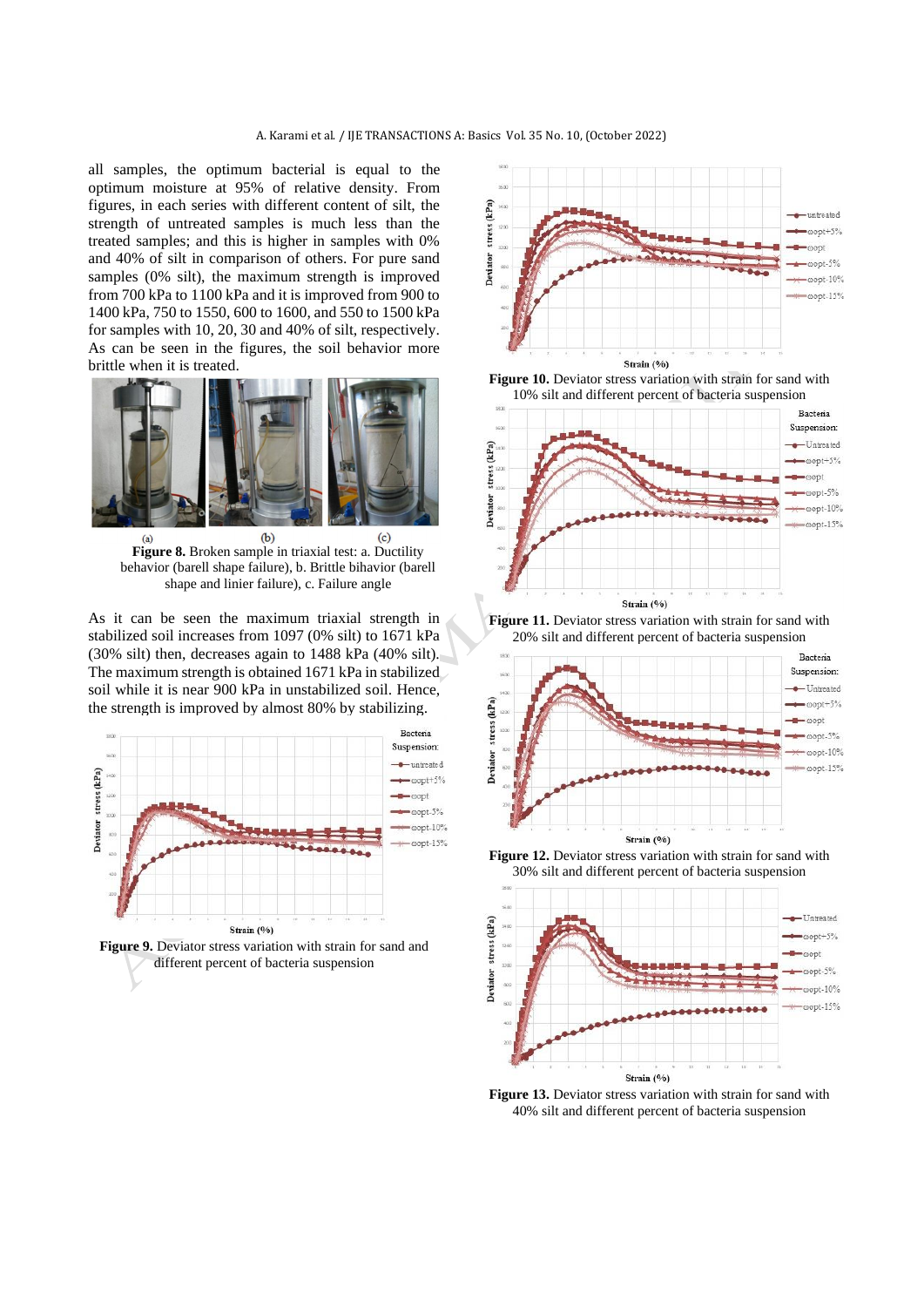The variation of maximum Deviator stress for all stabilized samples with different bacteria suspension is shown in Figure 14. The figure illustrates that maximum major stress for all samples is obtained at bacteria suspension equal to optimum moisture and by increasing moisture (Wopt+5%), it decreases. As well as, the strength reduces when the bacteria suspension in samples is less than optimum amount. It is worth noting that variation of maximum major stress in sandy samples with different bacteria suspension is neglectable. Moreover, the maximum major stresses are very close in samples with 20 and 40% silt.



**Figure 14.** Maximum deviator stress variation with different bacteria suspension for all stabilized samples

### **5. CONCLUSION**

In this study bacterium *Sporosarcina pasteurii* is used for soil improvement. The samples were sand with different percentages of silt (0, 10, 20, 30 and 40%). For further accuracy, the experiments were also done for samples with 50 and 60% of silt and pure silt. At first, the OD method was used for cell density measurement. Distilled water was used as a calibration liquid and the bacterium was tested some days after culturing. The cell density of the tested bacteria reached maximum after four days. Also, the SPC was obtained 2.5\*10<sup>8</sup> from serial dilution experiment. Then, the gram staining method was done, and purple rod bacteria were observed under the microscope. Moreover, two samples from each solid and liquid medium were prepared for the urease test. It was shown that the colors after four days were changed to purple. Results of triaxial tests can be summarized as follows:

- The samples were first deformed into barrel shape and then broke at an angle of about 65 degrees.
- The optimum bacteria suspension volume for different percentages of silt is determined by triaxial tests and results showed that this is equal to the optimum moisture.
- By adding silt into the soil, the maximum triaxial strength in stabilized soil increased from 1097 (0% silt) to 1671 kPa (30% silt). However, by adding more silt (40% silt), the resistance decreases again to 1488 kPa.
- The maximum strength was obtained 1671 kPa in stabilized soil while it was near 900 kPa in untreated soil.
- The strength was improved by almost 80% by stabilizing.

The main limitation in this study was the use of bacteria as living organisms and sensitive to environmental conditions. In biological methods the most important point is providing the necessary and required conditions for bacteria. Other limitation of this study was the method of combining bacterial suspension with soil and preparing suitable samples. The best method was selected by performing several experimental samples. It is worth mentioning that in future studies, the native bacteria in the soils of each region can be studied to investigate their effects on increasing soil resistance. This can reduce the environmental impacts and costs**.**

#### **6. REFERENCES**

- 1.Saricicek, Y. E., Gurbanov, R., Pekcan, O. and Gozen, A. G. "Comparison of microbially induced calcium carbonate precipitation eligibility using *sporosarcina pasteurii* and bacillus licheniformis on two different sands", **Geomicrobiology Journal**, Vol. 36, No. 1, (2018), 42-52. DOI[: 10.1080/01490451.2018.1497732](https://doi.org/10.1080/01490451.2018.1497732)
- 2.Mitchell, J. K. and Santamarina J. C. "Biological considerations in geotechnical engineering", **Journal of Geotechnical and Geoenvironmental Engineering**, Vol. 131, (2005), 1222–1233. DOI: 10.1061/(ASCE)1090-0241(2005)131:10(1222)
- 3.Dejong, J., Mortensen, B. and Martinez, B. "Bio-soils interdisciplinary science & engineering initiative: meeting societal needs through international transformative research", NSF Final Report, (2007).
- 4.Ivanov, V. and Chu, J. "Applications of microorganisms to geotechnical engineering for bioclogging and biocementation of soil in situ", **Environmental Science and Biotechnology**, Vol. 7, (2008), 139–153. DOI: 10.1007/s11157-007-9126-3
- 5.Karatas, I. "Microbiological improvement of the physical properties of soils", Ph.D. Thesis, Arizona State University, (2008).
- 6[.Dejong,](https://www.icevirtuallibrary.com/author/DEJONG%2C+JT) J. T.[, Soga,](https://www.icevirtuallibrary.com/author/SOGA%2C+K) K.[, Kavazanjian,](https://www.icevirtuallibrary.com/author/KAVAZANJIAN%2C+E) E.[, Burns,](https://www.icevirtuallibrary.com/author/BURNS%2C+S) S., [Van Paassen,](https://www.icevirtuallibrary.com/author/vAN+PAASSEN%2C+LA) L., [AL Qabany,](https://www.icevirtuallibrary.com/author/aL+QABANY%2C+A) A., [Aydilek,](https://www.icevirtuallibrary.com/author/AYDILEK%2C+A) A., [Bang,](https://www.icevirtuallibrary.com/author/BANG%2C+SS) S., Burbank, M., [Caslake,](https://www.icevirtuallibrary.com/author/CASLAKE%2C+LF) L., [Chen,](https://www.icevirtuallibrary.com/author/CHEN%2C+CY) C., [Cheng,](https://www.icevirtuallibrary.com/author/CHENG%2C+X) X., [Chu,](https://www.icevirtuallibrary.com/author/CHU%2C+J) J., [Ciurli,](https://www.icevirtuallibrary.com/author/CIURLI%2C+S) S., [Esnault,](https://www.icevirtuallibrary.com/author/ESNAULT-FILET%2C+A) A., [Fauriel,](https://www.icevirtuallibrary.com/author/FAURIEL%2C+S) S., [Hamdan,](https://www.icevirtuallibrary.com/author/HAMDAN%2C+N) N.[, Hata,](https://www.icevirtuallibrary.com/author/HATA%2C+T) T., [Inagaki,](https://www.icevirtuallibrary.com/author/INAGAKI%2C+Y) Y.[, Jefferis,](https://www.icevirtuallibrary.com/author/JEFFERIS%2C+S) S.[, Kuo,](https://www.icevirtuallibrary.com/author/KUO%2C+M) M.[, Laloui,](https://www.icevirtuallibrary.com/author/LALOUI%2C+L) L., [Larrahondo,](https://www.icevirtuallibrary.com/author/LARRAHONDO%2C+J) J.[, Manning,](https://www.icevirtuallibrary.com/author/MANNING%2C+DAC) D.[, Martinez,](https://www.icevirtuallibrary.com/author/MARTINEZ%2C+B) B., [Montoya,](https://www.icevirtuallibrary.com/author/MONTOYA%2C+BM) B.[, Nelson,](https://www.icevirtuallibrary.com/author/NELSON%2C+DC) D[.,](https://www.icevirtuallibrary.com/author/PALOMINO%2C+A) [Palomino,](https://www.icevirtuallibrary.com/author/PALOMINO%2C+A) A.[, Renforth,](https://www.icevirtuallibrary.com/author/RENFORTH%2C+P) P., [Santamarina,](https://www.icevirtuallibrary.com/author/SANTAMARINA%2C+JC) J., [Seagren,](https://www.icevirtuallibrary.com/author/SEAGREN%2C+EA) E.[, Tanyu,](https://www.icevirtuallibrary.com/author/TANYU%2C+B) B., [Tsesarsky,](https://www.icevirtuallibrary.com/author/TSESARSKY%2C+M) M. and [Weaver,](https://www.icevirtuallibrary.com/author/WEAVER%2C+T) T., "Biogeochemical processes and geotechnical applications: progress, opportunities and challenges", **Géotechnique**, Vol. 63, (2013), 287–301. DOI: 10.1680/geot.SIP13.P.017
- 7.Alshiblawi, P. "Investigating of bioclogging in homogenous and heterogeneous uncontaminated and contaminated sands". Ph.D. Thesis, Cardiff University, (2016).
- 8.Umar, M., Kassim, K. A. and Ping Chiet, K. T. "Biological process of soil improvement in civil engineering: A review", **Journal of Rock Mechanics and Geotechnical Engineering**, Vol. 8, (2016), 767–774. DOI: 10.1016/j.jrmge.2016.02.004
- 9.DeJong, J. T., Mortensen, B. M., Martinez, B. C. and Nelson, D. C. "Bio-mediated soil improvement", **Ecological Engineering**, Vol. 36, (2010), 197–210. DOI: 10.1016/j.ecoleng.2008.12.029

10. Benini, S., Rypniewski, W. R., Wilson, K. S.[, Miletti, S.,](https://www.ncbi.nlm.nih.gov/pubmed/?term=Miletti%20S%5BAuthor%5D&cauthor=true&cauthor_uid=10368287) [Ciurli, S.](https://www.ncbi.nlm.nih.gov/pubmed/?term=Ciurli%20S%5BAuthor%5D&cauthor=true&cauthor_uid=10368287)  and [Mangani, S.](https://www.ncbi.nlm.nih.gov/pubmed/?term=Mangani%20S%5BAuthor%5D&cauthor=true&cauthor_uid=10368287), "A new proposal for urease mechanism based on the crystal structures of the native and inhibited enzyme from Bacillus pasteurii: Why urea hydrolysis costs two nickels", **Structure**, Vol. 7, (1999), 205–216. DOI: 10.1016/S0969-2126(99)80026-4

11. Hammes, F., "Ureolytic microbial calcium carbonate precipitation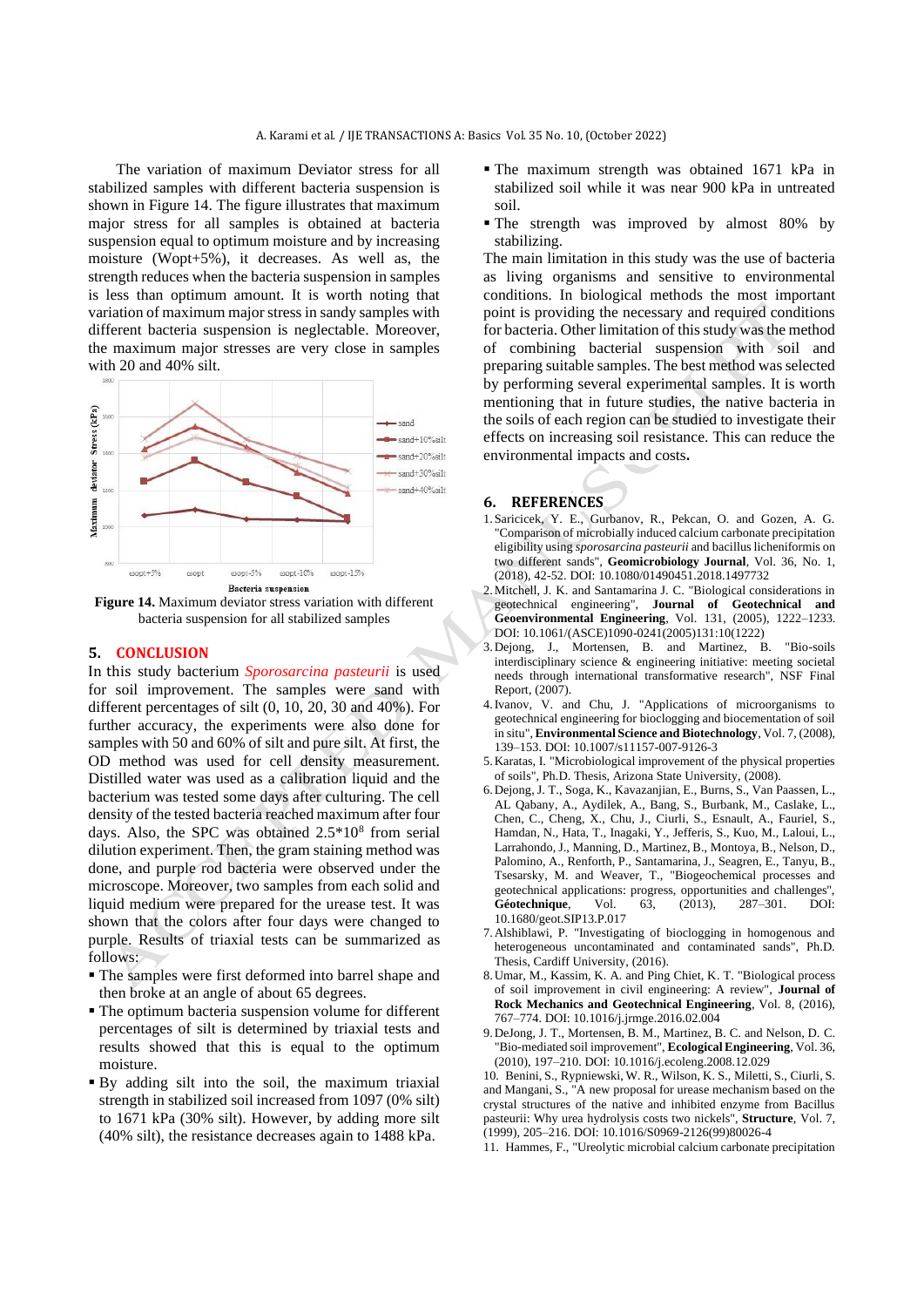ureolytische microbiele calciumcarbonaat", Ph.D. diss, Ghent University[, http://hdl.handle.net/1854/LU-539712](http://hdl.handle.net/1854/LU-539712), (2003).

12. Jain, S. and Arnepalli, D. N. " Biochemically induced carbonate precipitation in aerobic and anaerobic environments by Sporosarcina pasteurii", **Geomicrobiology Journal**, Vol. 36, No. 5, (2019), 443-51. [DOI: 10.1080/01490451.2019.1569180](https://doi.org/10.1080/01490451.2019.1569180)

13. Karnati, V. R., Munaga, T., Gonavaram, K. K. and Amitava, B., "Study on Strength and Leaching Behavior of Biogeochemical Cemented Sand", **Geomicrobiology Journal**, Vol. 6, (2020). [DOI:](https://doi.org/10.1080/01490451.2020.1761912)  [10.1080/01490451.2020.1761912](https://doi.org/10.1080/01490451.2020.1761912)

14. Van Paassen, L. A., "Biogrout Ground Improvement by Microbially Induced Carbonate Precipitation", doctoral thesis, (2009). 15. Zhao, Y., Xiao, Z., Lv, J., Shen, W. and Xu, R. "A Novel Approach to Enhance the Urease Activity of Sporosarcina pasteurii and its Application on Microbial-Induced Calcium Carbonate Precipitation for Sand", **Geomicrobiology Journal**, Vol. 36, No. 9, (2019), 819-25. [DOI: 10.1080/01490451.2019.1631911](https://doi.org/10.1080/01490451.2019.1631911)

16. Mwandira, W., Nakashima, K. and Kawasaki, S. "Bioremediation of lead-contaminated mine waste by Pararhodobacter sp. based on the microbially induced calcium carbonate precipitation technique and its effects on strength of coarse and fine grained sand", **Ecological Engineering**, Vol. 109, (2017), 57-64. DOI: 10.1016/j.ecoleng.2017.09.011

17. DeJong, J. T., Fritzges, M. B. and Nüsslein, K. "Microbially Induced Cementation to Control Sand Response to Undrained Shear" **Journal of Geotechnical and Geoenvironmental Engineering**, Vol. 132, (2006), 1381–1392. DOI: 10.1061/(ASCE)1090- 0241(2006)132:11(1381)

18. Chou, C. W., Seagren, E. A., Aydilek, A. H. and Lai, M. "Biocalcification of Sand through Ureolysis", **Journal of Geotechnical and Geoenvironmental Engineering**, Vol. 137, (2011), 1179-1189. DOI: 10.1061/(ASCE)GT.1943-5606.0000532

19. Martinez, B. C., Barkouki, T. H., DeJong, J.D. and Ginn, T. R., "Upscaling Microbial Induced Calcite Precipitation in 0.5m Columns: Experimental and Modeling Results", **Geo-Frontiers: Advances in**  Geotechnical Engineering, 10.1061/41165(397)414

20. Al Qabany, A., Soga, K. and Santamarina, C., "Factors affecting efficiency of microbially induced calcite precipitation", **Journal of Geotechnical and Geoenvironmental Engineering**, Vol. 138, (2012), 992–1001. DOI: 10.1061/(ASCE)GT.1943-5606.0000666

21. Tirkolaei, H. K. and Bilsel, H., "Statistical modeling of environmental factors on microbial urea hydrolysis process for biocement production", **Advances in Materials Science and Engineering**, (2015), DOI: 10.1155/2015/340930

22. Kim, G. and Youn, H. "Microbially induced calcite precipitation employing environmental isolates", **Materials (Basel)**, Vol. 9, No. 6, (2016). DOI: 10.3390/ma9060468

23. Li, H., Li, C., Zhou, T., Liu, S. and Li, L. "An Improved Rotating Soak Method for MICP-Treated Fine Sand in Specimen Preparation" **Geotechnical Testing Journal**, Vol. 41, No. 4, (2018), 805-814. DOI: [10.1520/GTJ20170109](https://doi.org/10.1520/GTJ20170109)

24. Jalili, M., Ghasemi, M. R. , Pifloush, A. R., "Stiffness and strength

of granular soils improved by biological treatment bacteria microbial cements", **Emerging Science Journal**,Vol. 2, No. 4, (2018), 219-227. DOI: [10.28991/esj-2018-01146](https://doi.org/10.28991/esj-2018-01146)

25. Kahani, M., Kalantary, F., Soudi, M. R., Pakdel, L. and Aghaalizadeh, S., "Optimization of cost effective culture medium for Sporosarcina pasteurii as biocementing agent using response surface methodology: Up cycling dairy waste and seawater", **Journal of Cleaner Production**, Vol. 253, (2020). DOI: [10.1016/j.jclepro.2020.120022](https://doi.org/10.1016/j.jclepro.2020.120022)

26. Mortensen, B. M., Haber, M. J., DeJong, J. T., Caslake, L. F. and Nelson, D. C., "Effects of environmental factors on microbial induced calcium carbonate precipitation", **Journal of Applied Microbiology**, Vol. 111, No. 2, (2011). 338-349. DOI: [10.1111/j.1365-](https://doi.org/10.1111/j.1365-2672.2011.05065.x) [2672.2011.05065.x](https://doi.org/10.1111/j.1365-2672.2011.05065.x)

27. Wiley, W. R., Stokes, J. L., "Requirement of an alkaline pH and ammonia for substrate oxidation by Bacillus pasteurii", **Journal of Bacteriology**, Vol. 84, No. 4, (1962), 730-734. DOI: [10.1128/jb.84.4.730-734.1962](https://doi.org/10.1128/jb.84.4.730-734.1962)

28. Zhao, Q., Li, L., Li, Ch., Li, M., Amini, F., Zhang, H., "Factors Affecting Improvement of Engineering Properties of MICP-Treated Soil Catalyzed by Bacteria and Urease", **Journal of Materials in Civil Engineering**, Vol. 26, No. 12, (2014). DOI: 10.1061/(ASCE)MT.1943- 5533.0001013.

29. Naveed, M., Duan, J., Uddin, S., Suleman, M., Hui, Y. and Li, H., "Application of microbially induced calcium carbonate precipitation with urea hydrolysis to improve the mechanical properties of soil". **Ecological Engineering**, Vol. 153, (2020), DOI: [10.1016/j.ecoleng.2020.105885](https://doi.org/10.1016/j.ecoleng.2020.105885)

30. Soon, N. W., Lee, L. M., Khun, T. C. and Ling, H. S., "Factors affecting improvement in engineering properties of residual soil through microbial-induced calcite precipitation", **Journal of Geotechnical and Geoenvironmental Engineering**, Vol. 140, No. 5, (2014). DOI: 10.1061/(ASCE)MT.1943-5533.0001013.

31. Claus, D., "A standardized Gram staining procedure", World **Journal of Microbiology and Biotechnology**, Vol. 8, No. 4, (1992), 451-452. DOI: https://doi.org/10.1007/BF01198764

32. Choobbasti, A. J., Kutanaei, S. S. and Afrakoti, M. T. P., "Modeling of compressive strenght of cemented sandy soil", **Journal of Adhesion Science and Technology**, Vol. 33, No. 8, (2019), 791- 807. DOI: 10.1080/01694243.2018.1548535

33. ASTM E766-14, "Standard Practice for Calibrating the Magnification of a Scanning Electron Microscope", (2019). DOI: 10.1520/E0766-14R19

34. ASTM E986-04, Standard Practice for Scanning Electron Microscope Beam Size Characterization, (2017). DOI: 10.1520/E0986- 04R17

35. Azmi NW, "Effect of Fine Content on Compaction Characteristics of Sand", Ph.D. Thesis, University Malaysia Sarawak, (2005).

#### Persian Abstract

یکی از مسائل مهم در مهندسی ژئوتکنیک كه اخیرا مطالعات زیادی در رابطه با آن انجام شده است، بهسازی بیولوژیکی خاک میباشد. در این روش باكتریهای اوره آز مثبت به همراه مواد مغذي نظیر اوره و كلسیم كلراید به خاك اضافه میشوند و باعث رسوب كربنات كلسیم و ایجاد چسبندگی بین ذرات خاك و در نتیجه بهبود خواص فیزیکی و مکانیکی خاک میشود. با توجه به اینکه اکثر مطالعات انجام شده بر روی خاک های ماسه ای می باشد و تحقیقات اندکی بر روی خاک های ماسه ای لای دار انجام شده است، در این مطالعه از نوعی باسیل به نام اسپورسارسینا پاستیوري كه به صورت هوازي كشت واده می شود براي تخاك ماسه اي لاي دار با درصدهاي مختلف لاي (0 تا 60) استفاده شده است تا حجم بهینه سوسپانسیون الزم براي بهسازي خاك براي درصدهاي مختلف الي تعیین شود. براي این منظور، ابتدا آزمایشهاي بیولوژیکی براي بررسی، صحت سنجی و اطمینان از سالمت باكتري انجام شد كه این آزمایشها شامل آزمون تعیین جمعیت باكتري، آزمایش سري رقت، رنگ آمیزي باكتري، آزمایش pH، كشت باكتري بدون افزودن اوره و آزمون اوره آز می باشد. پس از انجام آزمایش هاي بیولوژیکی و كشت باكتري، آزمایش هاي فیزیکی و اندكس نظیر دانه بندي، تعیین حدود

**چکیده**